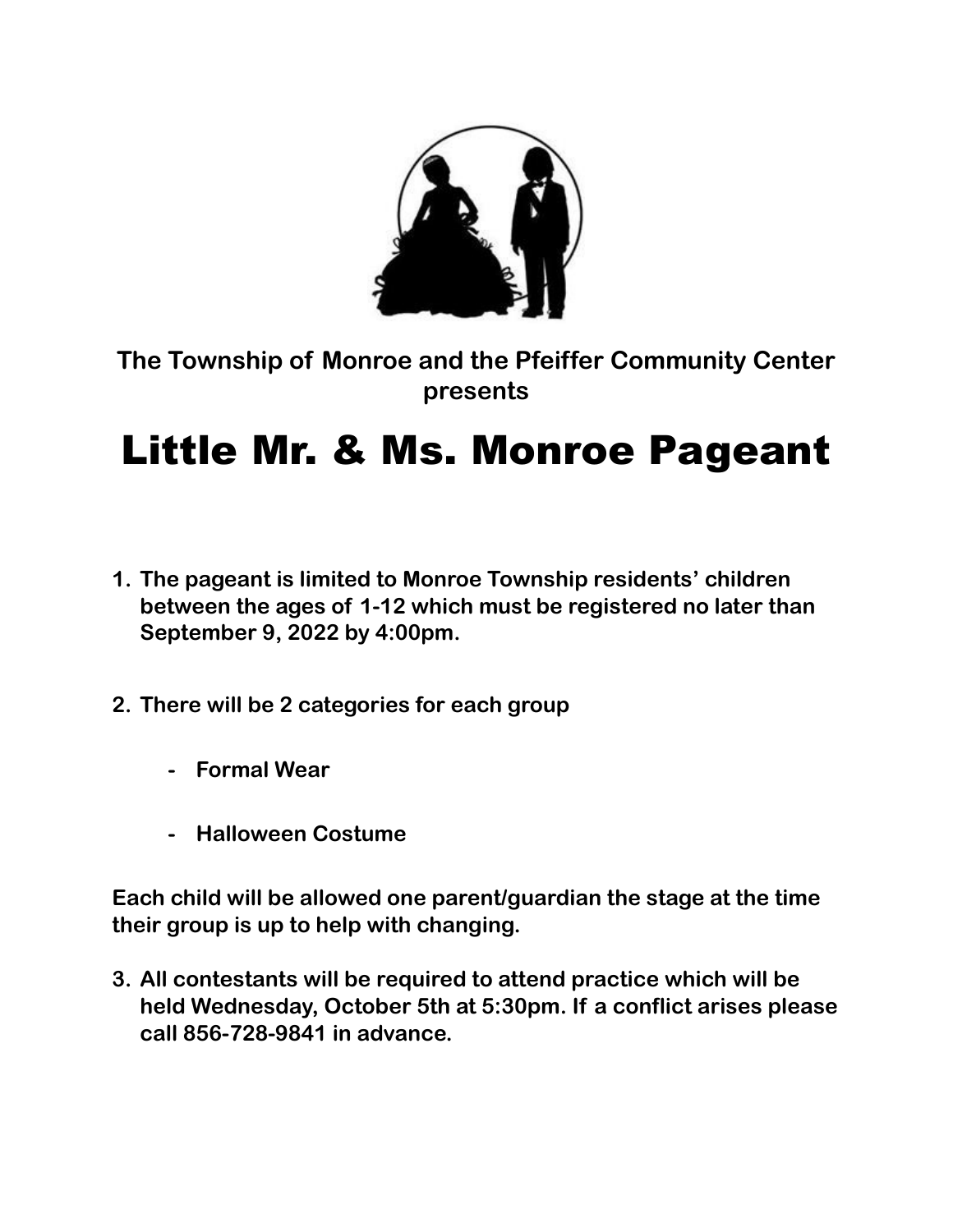- **4. Contestants are expected to arrive at 10:15am on Saturday October 8th. Please be sure your child has been to the restroom prior to being seated.**
- **5. Judging will be conducted by a panel of non-affiliated members of the community. The judge's decisions are final.**
- **6. Contestants are not allowed to give the judges any type of gifts such as roses, candy, etc., or touch the judges as they walk by.**
- **7. The parent agrees that if their child is selected they will serve in community events until their successor has been selected the following year.**
- **8. Parents will sign off on these rules when registering child.**

**\_\_\_\_\_\_\_\_\_\_\_\_\_\_\_\_\_\_\_\_\_\_\_\_\_\_\_\_\_\_\_\_\_ \_\_\_\_\_\_\_\_\_\_\_\_\_**

**Parent/Guardian Name (print) Date**